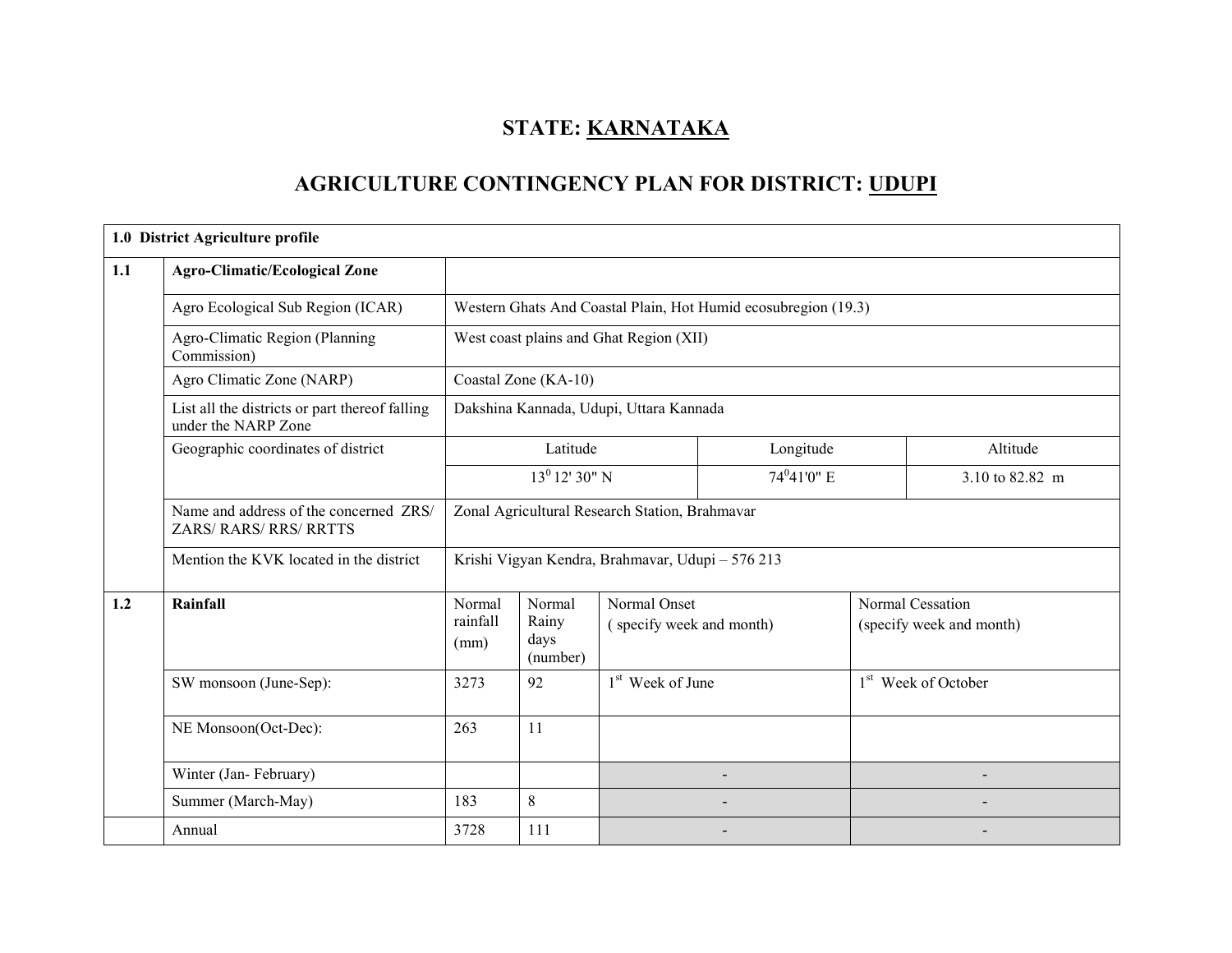| 1.3 | Land use<br>pattern of the<br><b>district</b> (latest<br>statistics) | Geographica<br>area | Forest area | Land under<br>non-<br>agricultural use | Permanent<br>pastures | Cultivable<br>wasteland | Land under<br>Misc. tree<br>crops and<br>groves | Barren and<br>uncultivable<br>land | Current<br>fallows | Other<br>fallo<br>WS |
|-----|----------------------------------------------------------------------|---------------------|-------------|----------------------------------------|-----------------------|-------------------------|-------------------------------------------------|------------------------------------|--------------------|----------------------|
|     | Area (thousand<br>ha)                                                | 356.4               | 100.1       | 39.3                                   | 10.6                  | 36.2                    | 47.7                                            | 11.6                               | 1.8                | 8.3                  |

| 1.4 | <b>Major Soils (common names like shallow</b><br>red soils etc.,) | Area $('000 ha)$ | Percent (%) of total |
|-----|-------------------------------------------------------------------|------------------|----------------------|
|     | Coastal alluvial soils                                            |                  |                      |
|     | Red lateritic soils                                               | ി<br>.           |                      |
|     | Sandy loams soils                                                 |                  |                      |

| 1.5 | <b>Agricultural land use</b> | Area $(^{\circ}000$ ha) | Cropping intensity % |
|-----|------------------------------|-------------------------|----------------------|
|     | Net sown area                | 100.0                   | 123.2                |
|     | Area sown more than once     | 23.2                    |                      |
|     | Gross cropped area           | 123.2                   |                      |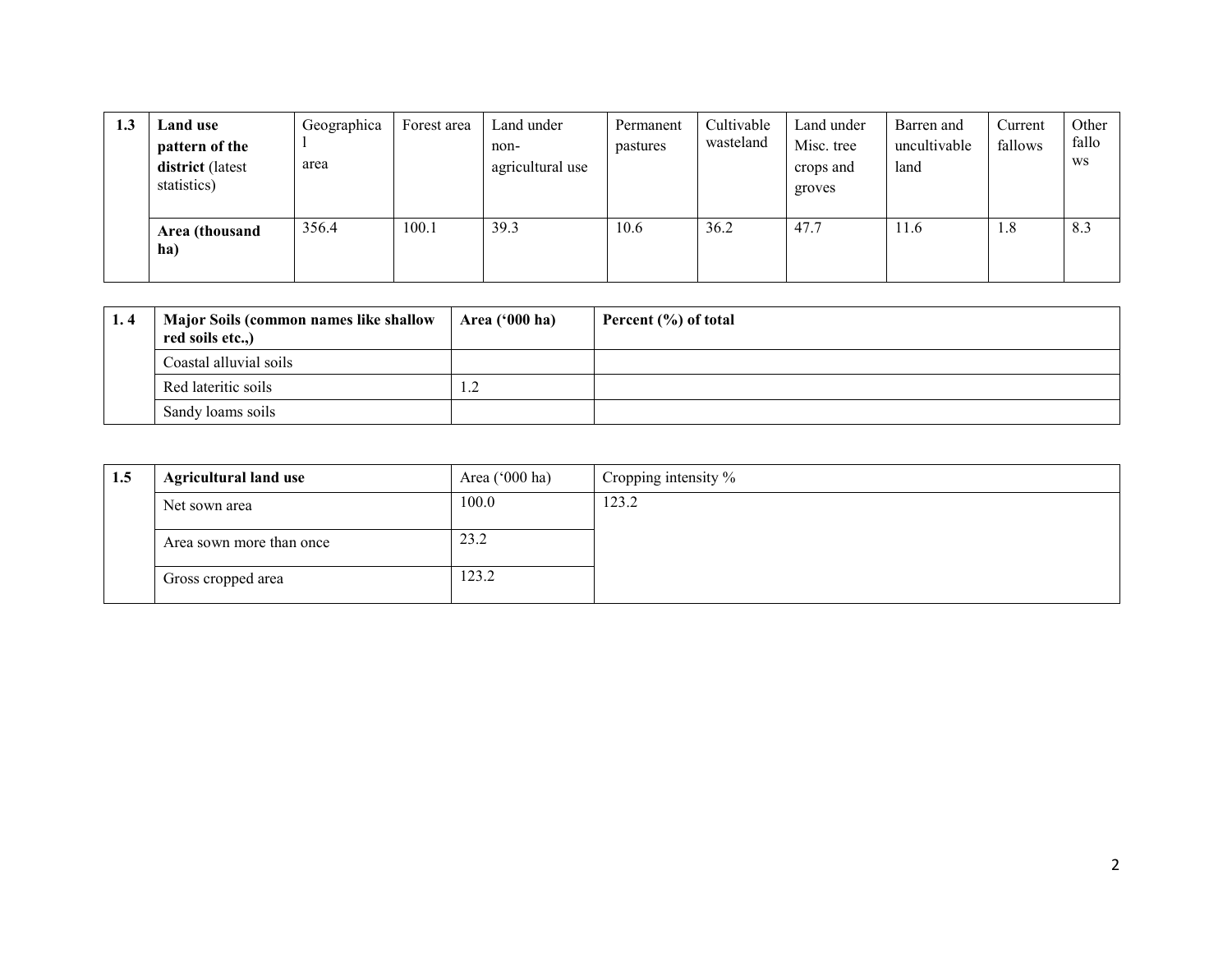| 1.6 | <b>Irrigation</b>                                                                                     | Area ('000 ha)            |                |                                    |
|-----|-------------------------------------------------------------------------------------------------------|---------------------------|----------------|------------------------------------|
|     | Net irrigated area                                                                                    | 33.0                      |                |                                    |
|     | Gross irrigated area                                                                                  | 33.5                      |                |                                    |
|     | Rainfed area                                                                                          | 67.0                      |                |                                    |
|     | <b>Sources of Irrigation</b>                                                                          | Number                    | Area ('000 ha) | Percentage of total irrigated area |
|     | Canals                                                                                                |                           | 0.0            | 0.0                                |
|     | Tanks                                                                                                 |                           | 1.4            | 4.2                                |
|     | Open wells                                                                                            |                           |                |                                    |
|     | Bore wells                                                                                            |                           | 0.4            | 1.2                                |
|     | Lift irrigation                                                                                       |                           | 2.6            | 8                                  |
|     | Micro-irrigation                                                                                      |                           |                |                                    |
|     | Other sources                                                                                         |                           | 7.1            | 22                                 |
|     | Total Irrigated Area                                                                                  |                           | 33.4           |                                    |
|     | Pump sets                                                                                             |                           |                |                                    |
|     | No. of Tractors                                                                                       |                           |                |                                    |
|     | Groundwater availability and use* (Data<br>source: State/Central Ground water<br>Department /Board)   | No. of blocks/<br>Tehsils | $(\%)$ area    |                                    |
|     | Over exploited                                                                                        | $\blacksquare$            | $\blacksquare$ |                                    |
|     | Critical                                                                                              | $\overline{\phantom{a}}$  | $\blacksquare$ |                                    |
|     | Semi-critical                                                                                         | $\overline{\phantom{a}}$  | $\sim$         |                                    |
|     | Safe                                                                                                  | $\mathfrak{g}$            | 70%            |                                    |
|     | Wastewater availability and use                                                                       | $\overline{a}$            |                |                                    |
|     | Ground water quality                                                                                  | Good                      |                |                                    |
|     | *over-exploited: groundwater utilization > 100%; critical: 90-100%; semi-critical: 70-90%; safe: <70% |                           |                |                                    |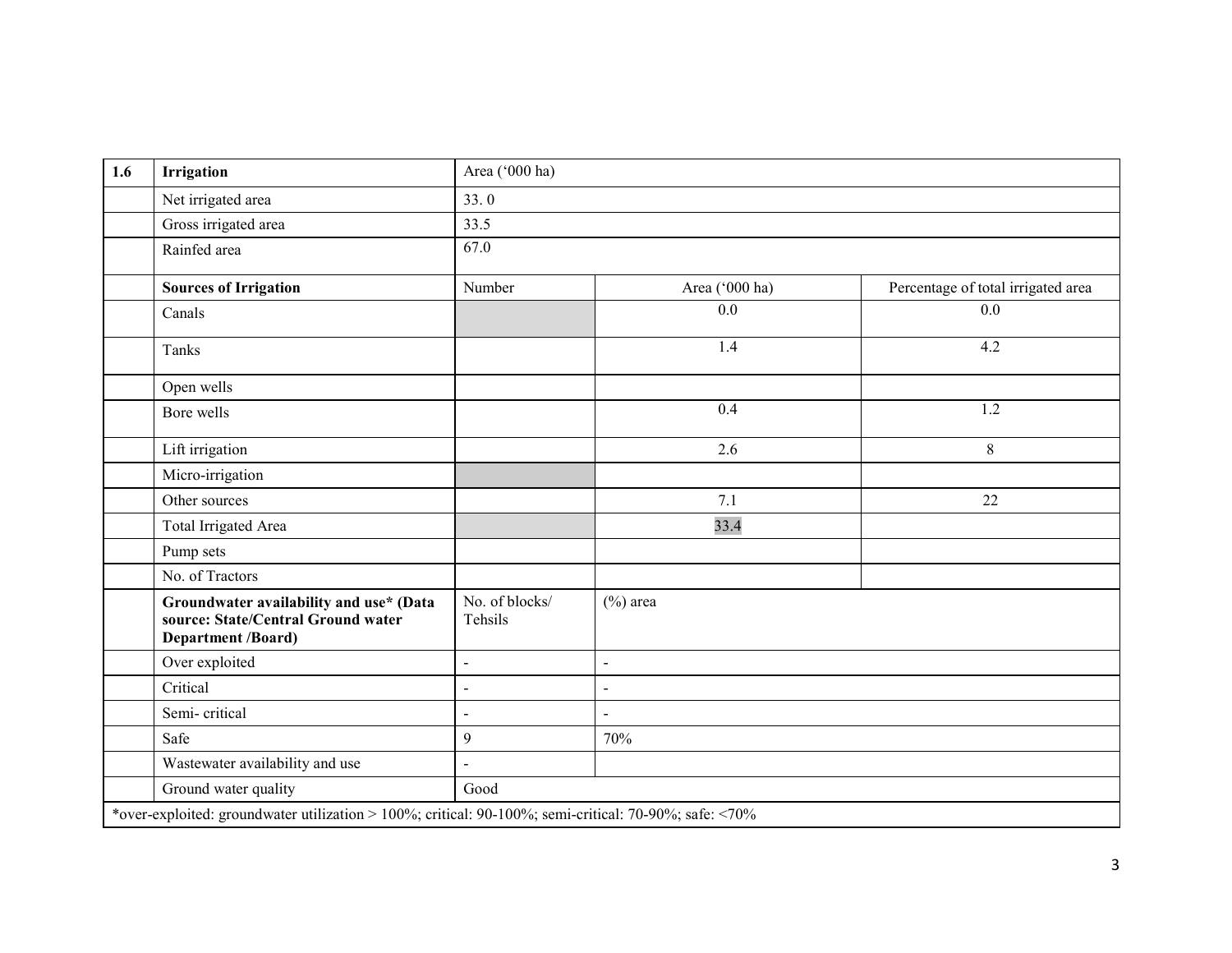# 1.7 Area under major field crops & horticulture etc. (2008-09)

|                  | <b>Major Field Crops cultivated</b> |                          |                   |                          | Area ('000 ha)               |                |                          |
|------------------|-------------------------------------|--------------------------|-------------------|--------------------------|------------------------------|----------------|--------------------------|
|                  |                                     |                          | Kharif            |                          | Rabi                         | <b>Summer</b>  | <b>Total</b>             |
|                  |                                     | <b>Irrigated</b>         | Rainfed           | <b>Irrigated</b>         | Rainfed                      |                |                          |
| $\mathbf{1}$     | Paddy                               | $\blacksquare$           | 62.0              | $\omega$                 | $\blacksquare$               | $\mathbf{r}$   | 62.0                     |
| $\overline{2}$   | Blackgram                           | $\blacksquare$           | $\overline{a}$    | $\blacksquare$           | 6.2                          | $\blacksquare$ | 6.2                      |
| $\mathfrak{Z}$   | Groundnut                           | $\blacksquare$           | $\overline{a}$    | $\blacksquare$           | 2.1                          | $\blacksquare$ | 2.1                      |
|                  | <b>Horticulture crops - Fruits</b>  |                          | <b>Total area</b> |                          | <b>Irrigated</b>             |                | Rainfed                  |
| $\mathbf{1}$     | Banana                              |                          | 1.3               |                          | $\blacksquare$               |                | $\blacksquare$           |
| $\overline{2}$   | Mango                               |                          | 1.6               |                          | $\qquad \qquad \blacksquare$ |                | $\overline{\phantom{a}}$ |
| $\mathfrak{Z}$   | Jackfruit                           | 0.7                      |                   | $\blacksquare$           |                              |                | $\blacksquare$           |
|                  | Horticultural crops - Vegetables    |                          | <b>Total area</b> |                          | Irrigated                    |                | Rainfed                  |
| $\mathbf{1}$     | Vegitables                          | 1.9                      |                   | ÷.                       |                              | $\overline{a}$ |                          |
|                  | <b>Medicinal and Aromatic crops</b> |                          | <b>Total area</b> |                          | <b>Irrigated</b>             |                | Rainfed                  |
|                  | <b>Plantation crops</b>             |                          | <b>Total area</b> | <b>Irrigated</b>         |                              | Rainfed        |                          |
| $\mathbf{1}$     | Areca nut                           |                          | 5.294             | $\blacksquare$           |                              | $\overline{a}$ |                          |
| $\boldsymbol{2}$ | coconut                             |                          | 15.009            | $\blacksquare$           |                              | $\overline{a}$ |                          |
| $\overline{3}$   | Cashew                              |                          | 19.687            | $\hat{\mathbf{r}}$       |                              | $\overline{a}$ |                          |
| $\overline{4}$   | Rubber                              |                          | 2.610             | $\overline{\phantom{a}}$ |                              | $\blacksquare$ |                          |
| 5                | Pepper                              |                          | 0.293             | $\overline{\phantom{a}}$ |                              | $\overline{a}$ |                          |
| 6                |                                     |                          |                   |                          |                              |                |                          |
|                  | <b>Fodder crops</b>                 |                          | <b>Total area</b> |                          | <b>Irrigated</b>             |                | Rainfed                  |
| $\mathbf{1}$     | Hybrid napier                       |                          | 0.500             |                          | 0.500                        |                | $\overline{a}$           |
|                  | Total fodder crop area              | $\overline{\phantom{a}}$ |                   |                          |                              | $\overline{a}$ |                          |
|                  | <b>Grazing land</b>                 | $\blacksquare$           |                   |                          |                              |                |                          |
|                  | Sericulture etc                     |                          | $\sim$            |                          | $\blacksquare$               | $\overline{a}$ |                          |
|                  | <b>Others (Specify)</b>             | $\blacksquare$           |                   | $\blacksquare$           |                              | $\blacksquare$ |                          |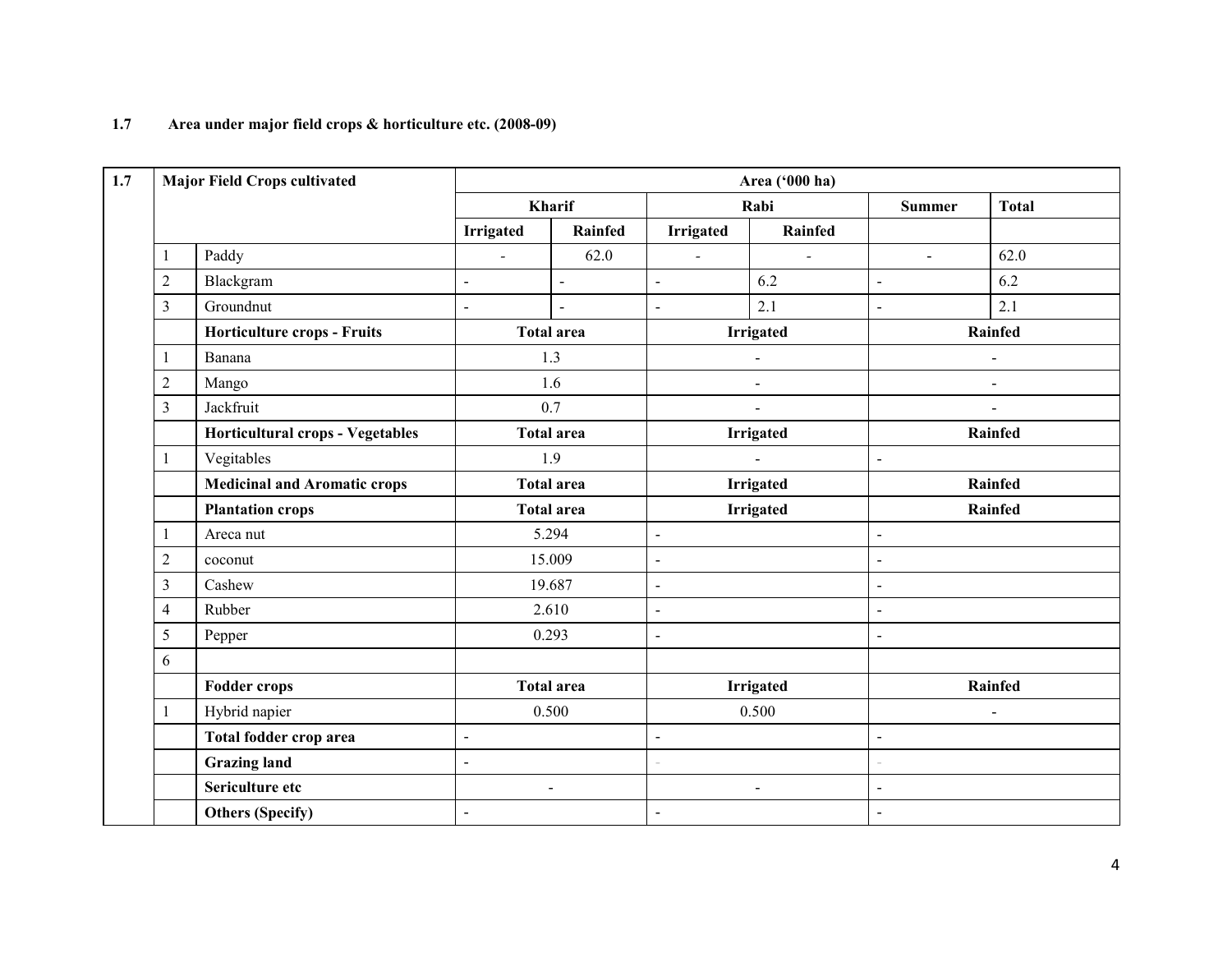| 1.8  | Livestock                                                      |                        |            | <b>Male ('000)</b>                        |                          |                         | Female ('000) |                                            | <b>Total ('000)</b>                                                                  |
|------|----------------------------------------------------------------|------------------------|------------|-------------------------------------------|--------------------------|-------------------------|---------------|--------------------------------------------|--------------------------------------------------------------------------------------|
|      | Non descriptive Cattle (local low yielding)                    |                        |            |                                           | 44.3                     |                         |               | 195.0                                      | 239.4                                                                                |
|      | Crossbred cattle                                               |                        |            |                                           | 7.6                      |                         |               | 71.5                                       | 79.1                                                                                 |
|      | Non descriptive Buffaloes (local low yielding)                 |                        |            |                                           | 22.9                     |                         |               | 3.8                                        | 26.7                                                                                 |
|      | <b>Graded Buffaloes</b>                                        |                        |            |                                           |                          |                         |               |                                            |                                                                                      |
|      | Goat                                                           |                        |            |                                           |                          |                         |               |                                            | 2.7                                                                                  |
|      | Sheep                                                          |                        |            |                                           |                          |                         |               |                                            | 59.0                                                                                 |
|      | Others (Camel, Pig, Yak etc.)                                  |                        |            |                                           |                          |                         |               |                                            | 1.40                                                                                 |
|      | Commercial dairy farms (Number)                                |                        |            |                                           |                          |                         |               |                                            |                                                                                      |
| 1.9  | <b>Poultry</b>                                                 |                        |            | No. of farms<br>Total No. of birds ('000) |                          |                         |               |                                            |                                                                                      |
|      | Commercial                                                     |                        |            | 71                                        |                          | $\blacksquare$          |               |                                            |                                                                                      |
|      | Backyard                                                       |                        |            |                                           |                          |                         |               |                                            |                                                                                      |
| 1.10 | Fisheries (Data source: Chief Planning Officer)                |                        |            |                                           |                          |                         |               |                                            |                                                                                      |
|      | A. Capture                                                     |                        |            |                                           |                          |                         |               |                                            |                                                                                      |
|      | i) Marine                                                      | No. of                 |            | <b>Boats</b>                              |                          |                         | <b>Nets</b>   |                                            | <b>Storage facilities</b>                                                            |
|      | (Data Source:                                                  | fishermen              | Mechanized | Non-                                      |                          | Mechanized (Trawl nets, |               | (Ice Plants etc.)<br>Non-mechanized (Shore |                                                                                      |
|      | Fisheries                                                      |                        |            | mechanized                                |                          | Gill nets)              |               | Seines, Stake & trap nets)                 |                                                                                      |
|      | Department)                                                    | 119241                 | 1913       | 2645                                      |                          | 1017                    | 1362          |                                            | Ice factories - 73<br>Cold storages -<br>9Freezing plants - 5<br>Frozen storages - 4 |
|      | ii) Inland (Data                                               | No. Farmer owned ponds |            |                                           | <b>No. of Reservoirs</b> |                         |               | No. of village tanks                       |                                                                                      |
|      | Source: Fisheries<br><b>3000 Nos</b><br>Department)            |                        | 366        |                                           |                          |                         |               |                                            |                                                                                      |
|      | <b>B.</b> Culture                                              |                        |            |                                           |                          |                         |               |                                            |                                                                                      |
|      |                                                                |                        |            | Water Spread Area (ha)                    |                          | Yield (t/ha)            |               |                                            | Production ('000 tons)                                                               |
|      | i) Brackish water (Data Source:<br>MPEDA/Fisheries Department) |                        |            | 376.1                                     | 925 kg/ha/crop           |                         |               |                                            | 1006 mt.                                                                             |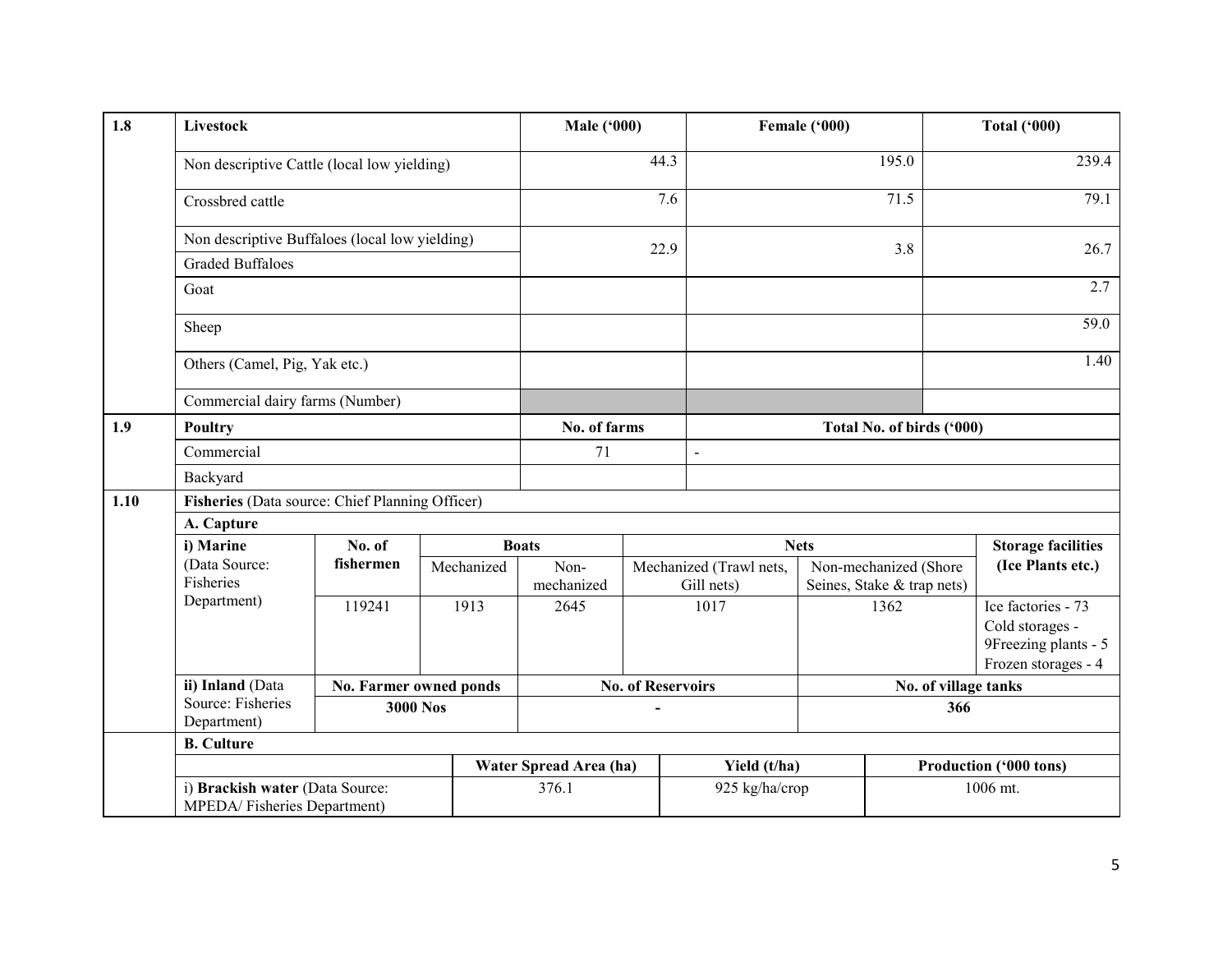| $\mathbf{r}$<br>$\cdots$<br>$\sim$<br><b>Fresh water</b> (Data Source: Fisheries<br>11)<br>Jepartment<br>יוסע. | 862.4 | 1789 |
|----------------------------------------------------------------------------------------------------------------|-------|------|
| Others                                                                                                         |       |      |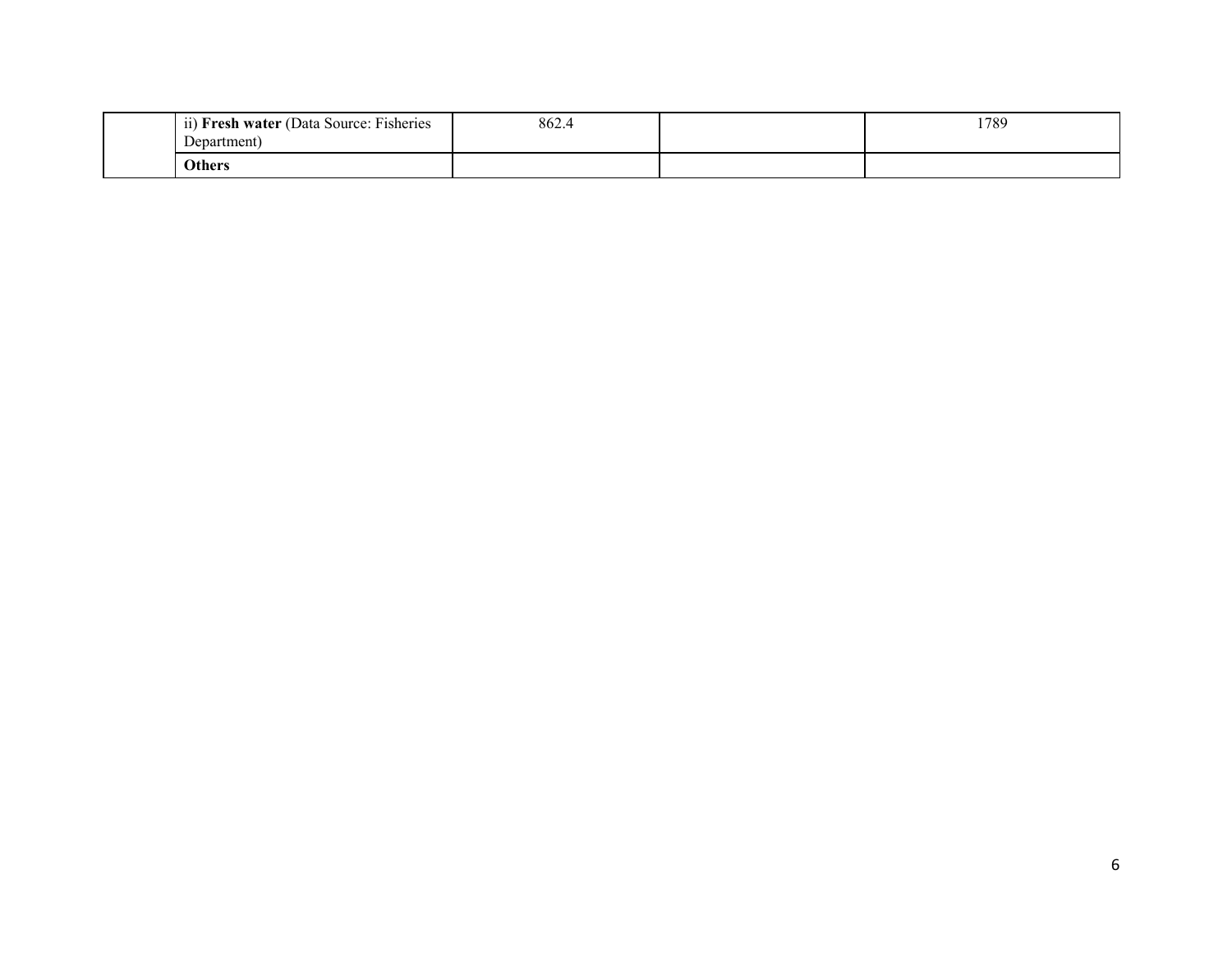#### 1.11 Production and Productivity of major crops

| 1.11                                                              | Name of    | <b>Kharif</b>         |                                                                           |                          | Rabi                     |                          | <b>Summer</b>            |                       | <b>Total</b>            |                                              |
|-------------------------------------------------------------------|------------|-----------------------|---------------------------------------------------------------------------|--------------------------|--------------------------|--------------------------|--------------------------|-----------------------|-------------------------|----------------------------------------------|
|                                                                   | crop       | Production<br>(000 t) | Productivity<br>(kg/ha)                                                   | Production<br>(000 t)    | Productivity<br>(kg/ha)  | Production<br>(000 t)    | Productivity<br>(kg/ha)  | Production<br>(000 t) | Productivity<br>(kg/ha) | residue as<br>fodder<br>$(000 \text{ tons})$ |
| Major Field crops (Crops to be identified based on total acreage) |            |                       |                                                                           |                          |                          |                          |                          |                       |                         |                                              |
|                                                                   | Paddy      | 155.00                | 2500                                                                      |                          |                          |                          |                          | 155.0                 | 2500                    | 186.0                                        |
| $\overline{2}$                                                    | Groundnut  | -                     |                                                                           | 29.0                     | 1400                     | $\overline{\phantom{a}}$ |                          | 29.0                  | 1400                    | 23.2                                         |
| 3                                                                 | Black gram |                       |                                                                           | 24.7                     | 400                      |                          |                          | 24.7                  | 400                     | 8.7                                          |
|                                                                   |            |                       | Major Horticultural crops (Crops to be identified based on total acreage) |                          |                          |                          |                          |                       |                         |                                              |
|                                                                   | Areca nut  | 9.529                 | 1800                                                                      | $\overline{\phantom{0}}$ | $\blacksquare$           | $\overline{\phantom{0}}$ |                          | 9.529                 | 1800                    |                                              |
| $\overline{2}$                                                    | Coconut    | Nos. 90054'           | 6000 nuts/ha                                                              |                          | $\overline{\phantom{a}}$ | $\overline{\phantom{a}}$ | $\overline{\phantom{a}}$ | Nos.<br>90054'T       | $6000$ nuts/ha          | $\blacksquare$                               |
| $\overline{3}$                                                    | Cashew     | 5906                  | 300                                                                       |                          | $\overline{\phantom{a}}$ | $\overline{\phantom{a}}$ | $\overline{\phantom{a}}$ | 5906                  | 300                     | $- -$                                        |
| 4                                                                 | Pepper     | 261.86                | 890                                                                       |                          | $\overline{\phantom{0}}$ | $\overline{\phantom{a}}$ | $\overline{\phantom{a}}$ | 261.86                | 890                     | $\overline{\phantom{a}}$                     |

| 1.12 | Sowing window for 5 major<br>field crops<br>(start and end of normal<br>sowing period) | Paddy                                       | Ground nut                                          | Black gram                                                    |
|------|----------------------------------------------------------------------------------------|---------------------------------------------|-----------------------------------------------------|---------------------------------------------------------------|
|      | Kharif-Rainfed                                                                         | $1st$ week of June to $2nd$ week of<br>July | $\overline{\phantom{a}}$                            | $\overline{\phantom{a}}$                                      |
|      | Kharif-Irrigated                                                                       | $\overline{\phantom{0}}$                    | $- -$                                               | $\overline{\phantom{a}}$                                      |
|      | Rabi-Rainfed                                                                           |                                             | $3rd$ week of November to $4th$ week<br>of December | $4th$ week of October t o 2 <sup>nd</sup> week of<br>November |
|      | Rabi-Irrigated                                                                         | $1st$ week to $4th$ week of<br>November     |                                                     |                                                               |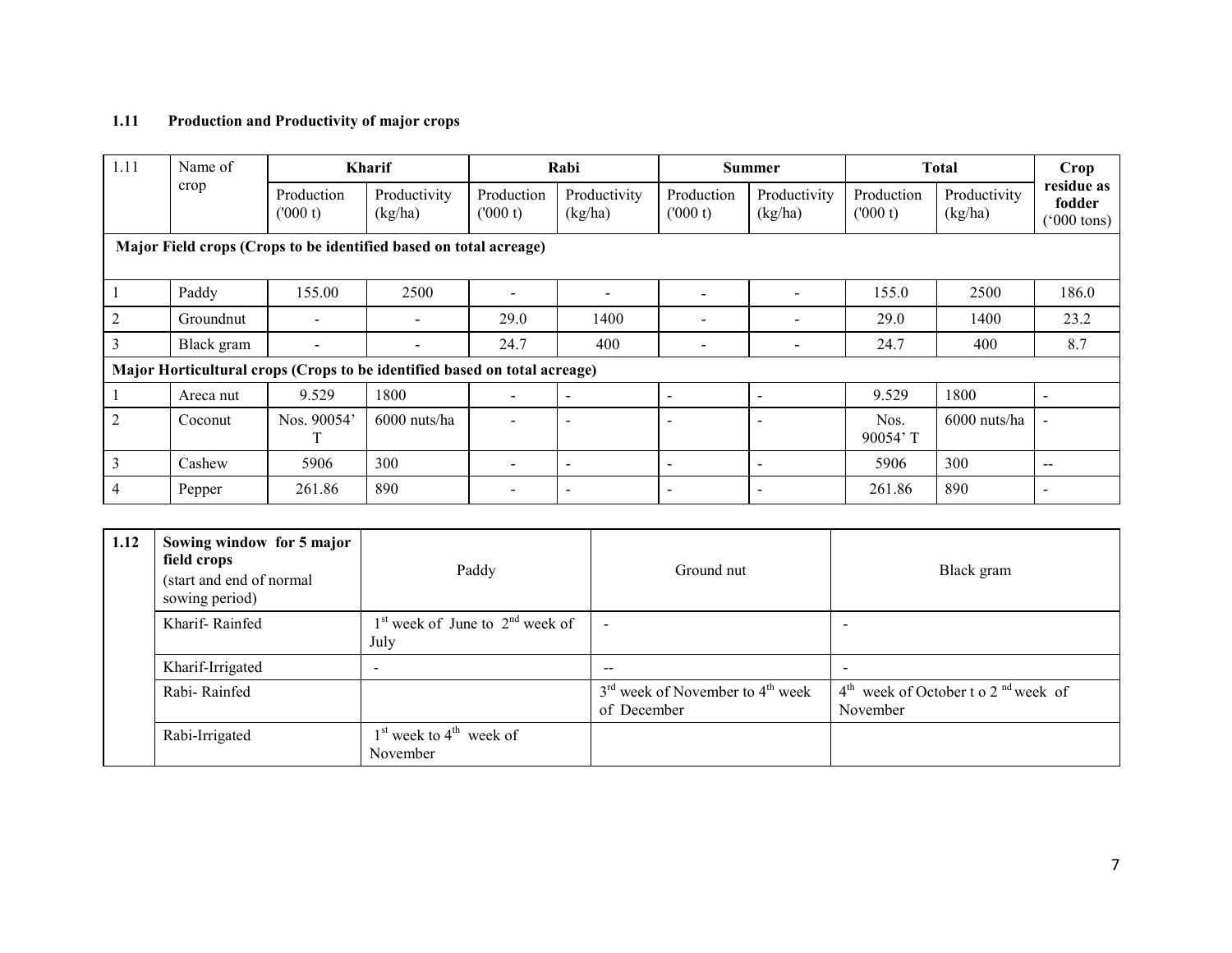| 1.13 | What is the major contingency the<br>district is prone to? (Tick mark and<br>mention years if known during the last 10<br>year period) | Regular                  | Occasional               | None                     |
|------|----------------------------------------------------------------------------------------------------------------------------------------|--------------------------|--------------------------|--------------------------|
|      | Drought                                                                                                                                | $\overline{\phantom{a}}$ |                          |                          |
|      | Flood                                                                                                                                  |                          |                          | $\overline{\phantom{a}}$ |
|      | Cyclone                                                                                                                                |                          |                          |                          |
|      | Hail storm                                                                                                                             |                          | $\overline{\phantom{0}}$ |                          |
|      | Heat wave                                                                                                                              |                          |                          |                          |
|      | Cold wave                                                                                                                              |                          | -                        |                          |
|      | Frost                                                                                                                                  |                          |                          |                          |
|      | Sea water intrusion                                                                                                                    |                          | $\overline{\phantom{a}}$ | -                        |
|      | Pests and diseases (specify)                                                                                                           |                          |                          |                          |
|      | Others                                                                                                                                 |                          |                          |                          |

| 1.14 | Include Digital maps of<br>the district for | Location map of district within State as Annexure I | Enclosed: Yes |
|------|---------------------------------------------|-----------------------------------------------------|---------------|
|      |                                             | Mean annual rainfall as Annexure 2                  | Enclosed: Yes |
|      |                                             | Soil map as Annexure 3                              | Enclosed: Yes |

Maps to be included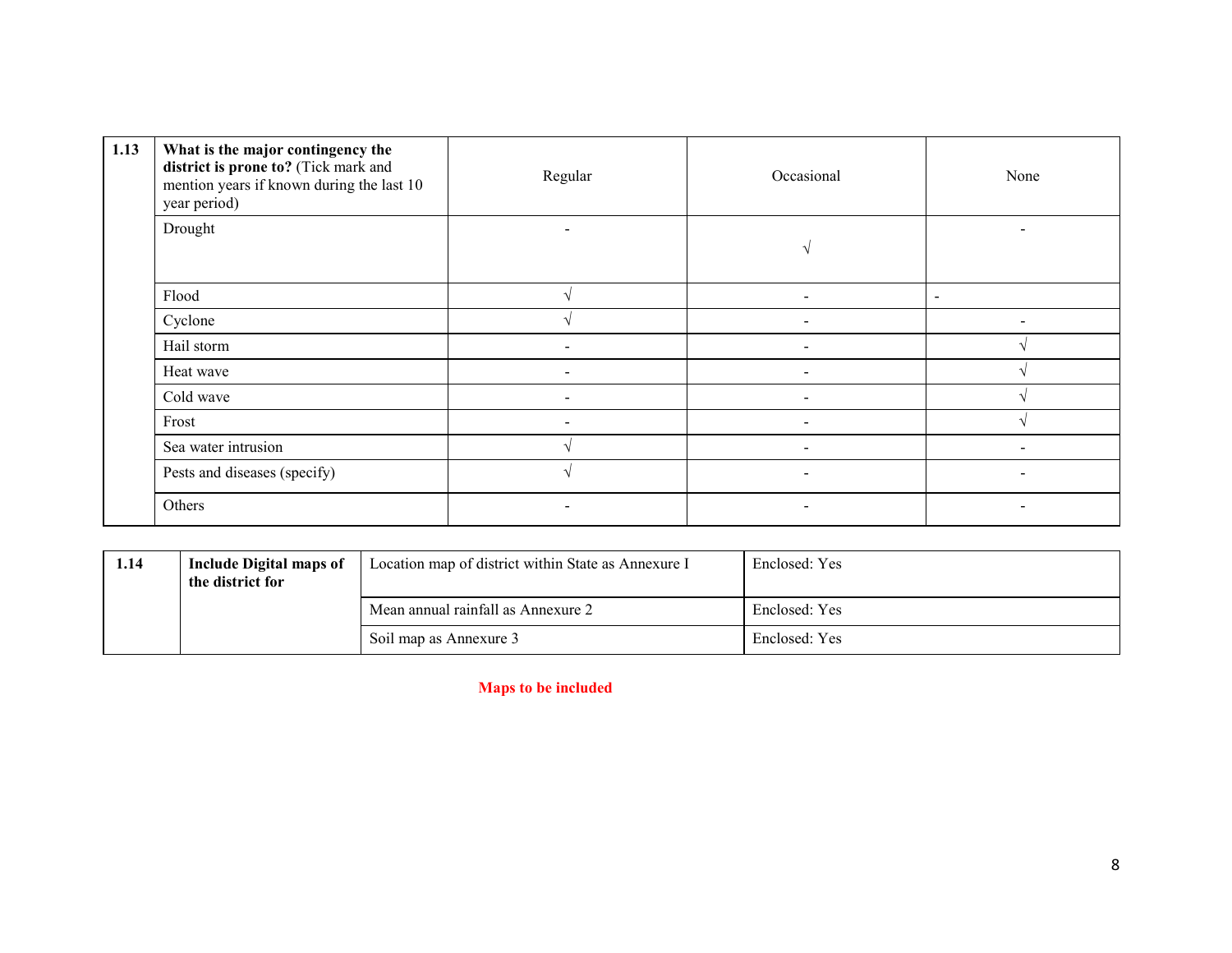# 2.0 Strategies for weather related contingencies

2.1 Drought

# 2.1.1 Rainfed situation

| <b>Condition</b>                                  |                                                |                                                    | <b>Suggested Contingency measures</b>          |                                 |                                                  |
|---------------------------------------------------|------------------------------------------------|----------------------------------------------------|------------------------------------------------|---------------------------------|--------------------------------------------------|
| <b>Early season</b><br>drought (delayed<br>onset) | <b>Major Farming</b><br>situation <sup>a</sup> | <b>Normal Crop/cropping</b><br>system <sup>"</sup> | Change in crop/cropping<br>system <sup>'</sup> | Agronomic measures <sup>a</sup> | <b>Remarks</b> on<br>Implementation <sup>e</sup> |
| Delay by 2 weeks (<br>$3rd$ week of June          | Shallow, lateritic,<br>acid soil               | Paddy                                              | Paddy                                          | No change                       |                                                  |

| Condition                                          |                                                |                                                    | <b>Suggested Contingency measures</b>          |                                                |                                                                                             |  |
|----------------------------------------------------|------------------------------------------------|----------------------------------------------------|------------------------------------------------|------------------------------------------------|---------------------------------------------------------------------------------------------|--|
| <b>Early season</b><br>drought (delayed<br>onset)  | <b>Major Farming</b><br>situation <sup>a</sup> | <b>Normal Crop/cropping</b><br>system <sup>b</sup> | Change in crop/cropping<br>system <sup>c</sup> | Agronomic measures <sup>d</sup>                | <b>Remarks</b> on<br>Implementation                                                         |  |
| Delay by 4 weeks<br>(1 <sup>st</sup> week of July) | Shallow, lateritic,<br>acid soil               | Paddy                                              | Paddy                                          | Short duration varieties<br>Drum seeded sowing | Supply of short<br>duration varieties by<br>the Dept. of Agri.                              |  |
|                                                    |                                                |                                                    |                                                | Altering planting<br>geometry                  | Supply Drum seeders<br>through RSKs                                                         |  |
|                                                    |                                                |                                                    |                                                | Protective irrigation                          | Pests and disease<br>control measures<br>need to be taken up<br>and Dept. of<br>Agriculture |  |
|                                                    |                                                |                                                    |                                                |                                                | Use of seepage<br>water/well water<br>ensure availability of<br>required chemicals          |  |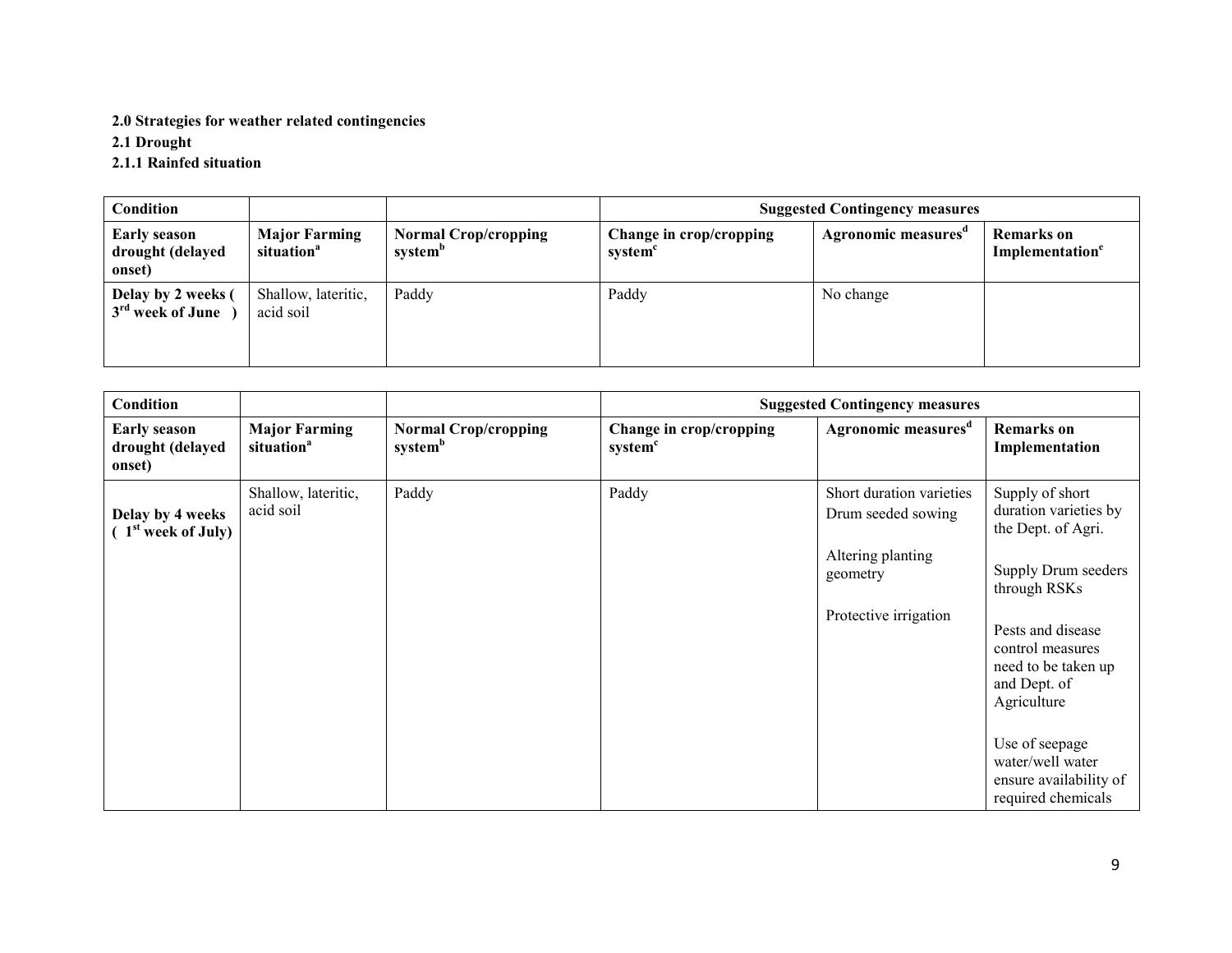| <b>Condition</b>                                  |                                                |                                                    | <b>Suggested Contingency measures</b>          |                                                                                                          |                                                                                                                                                                                                                                                                                                    |  |
|---------------------------------------------------|------------------------------------------------|----------------------------------------------------|------------------------------------------------|----------------------------------------------------------------------------------------------------------|----------------------------------------------------------------------------------------------------------------------------------------------------------------------------------------------------------------------------------------------------------------------------------------------------|--|
| <b>Early season</b><br>drought (delayed<br>onset) | <b>Major Farming</b><br>situation <sup>a</sup> | <b>Normal Crop/cropping</b><br>system <sup>b</sup> | Change in crop/cropping<br>system <sup>c</sup> | Agronomic measures <sup>d</sup>                                                                          | <b>Remarks</b> on<br>Implementation <sup>e</sup>                                                                                                                                                                                                                                                   |  |
| Delay by 6 weeks<br>(3 rd week of<br>July)        | Shallow, lateritic,<br>acid soil               | Paddy                                              | Paddy/Vegetables                               | Short duration varieties<br>Drum seeded sowing<br>Altering planting<br>geometry<br>Protective irrigation | Ensuring the Supply<br>of short duration<br>varieties through<br>Dept. of Agri.<br>Demonstration on<br>drum seeding and<br>ensuring availability<br>of drum seeders<br>Pests and disease<br>control measures<br>should be compulsory<br>need to take up<br>Use of seepage<br>water/open well water |  |
| Delay by 8 weeks<br>(1 st week of<br>August)      | Shallow, lateritic,<br>acid soil               | Paddy                                              | Paddy                                          | Short duration variety,<br>Drum seeded sowing<br>Altering planting<br>geometry<br>Protective irrigation  | Supply of short<br>duration varieties by<br>the Dept. of Agri.<br>Drum seeders supply<br>Pests and disease<br>control measures<br>should be taken<br>Use of seepage water<br>Kaolin @ $6\%$ w/v                                                                                                    |  |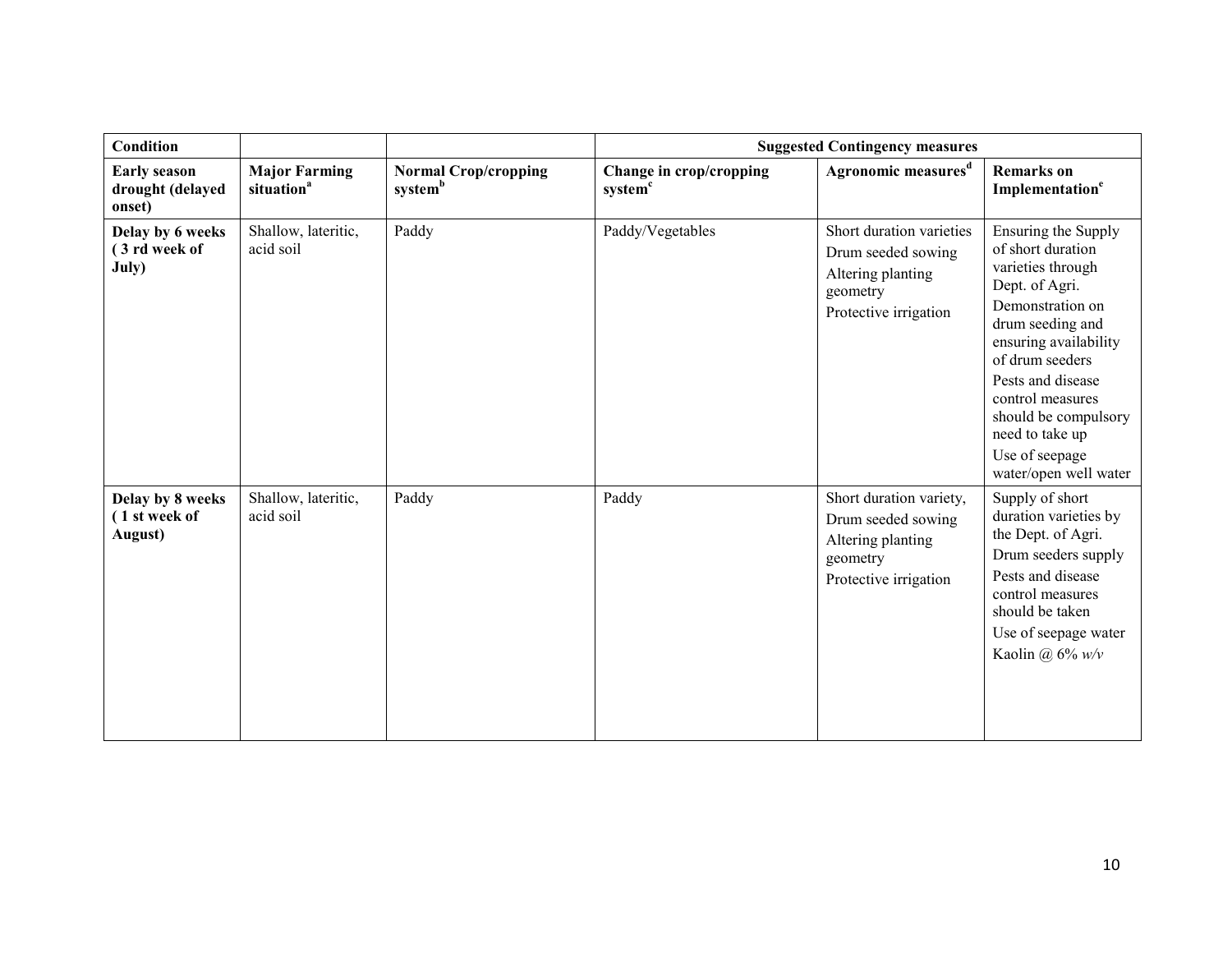| Condition                                                                                                                |                                                |                                              | <b>Suggested Contingency measures</b>                                             |                                                               |                                                        |
|--------------------------------------------------------------------------------------------------------------------------|------------------------------------------------|----------------------------------------------|-----------------------------------------------------------------------------------|---------------------------------------------------------------|--------------------------------------------------------|
| Early season drought<br>(Normal onset)                                                                                   | <b>Major Farming</b><br>situation <sup>a</sup> | Normal Crop/<br>cropping system <sup>b</sup> | Crop management <sup>c</sup>                                                      | Soil nutrient & moisture<br>conservation measues <sup>a</sup> | Remarks on<br>Implementation <sup>e</sup>              |
| Normal onset<br>followed by 15-20<br>days dry spell after<br>sowing leading to<br>poor<br>germination/crop<br>stand etc. | Shallow, lateritic,<br>acid soils              | Paddy                                        | Protective irrigation<br>Postponement of fertilizer top<br>dressing of fertilizer | 1. Scooping of top soil<br>2. Growing of azolla               | Use of open well<br>water<br>Supply of azolla<br>seeds |

| <b>Condition</b>                                                                                 |                                   |                                          | <b>Suggested Contingency measures</b>                                                                                                   |                                                   |                                                                            |
|--------------------------------------------------------------------------------------------------|-----------------------------------|------------------------------------------|-----------------------------------------------------------------------------------------------------------------------------------------|---------------------------------------------------|----------------------------------------------------------------------------|
| Mid season drought<br>(long dry spell,<br>consecutive 2 weeks<br>rainless $(>2.5$ mm)<br>period) | <b>Major Farming</b><br>situation | <b>Normal</b><br>Crop/cropping<br>system | Crop management                                                                                                                         | Soil nutrient & moisture<br>conservation measures | Remarks on<br>Implementation                                               |
| At vegetative stage                                                                              | Shallow, lateritic,<br>acid soils | Paddy                                    | Protective irrigation<br>Postponement of fertilizer top<br>dressing<br>Insect pest management by (Leaf<br>folder) sprying of Quinolphos | Scooping of top soil<br>Growing azolla            | Supply of azolla<br>seeds<br>Ensuring the<br>availability of<br>Quinolphos |

| <b>Condition</b>                       |                                   |                                 | <b>Suggested Contingency measures</b> |                                                  |                                     |
|----------------------------------------|-----------------------------------|---------------------------------|---------------------------------------|--------------------------------------------------|-------------------------------------|
| Mid season drought<br>(long dry spell) | <b>Major Farming</b><br>situation | Normal Crop/<br>cropping system | Crop management                       | Soil nutrient & moisture<br>conservation measure | <b>Remarks</b> on<br>Implementation |
| At flowering/<br>fruiting stage        | Shallow, lateritic,<br>acid soils | Paddy                           | Use of seepage water                  |                                                  |                                     |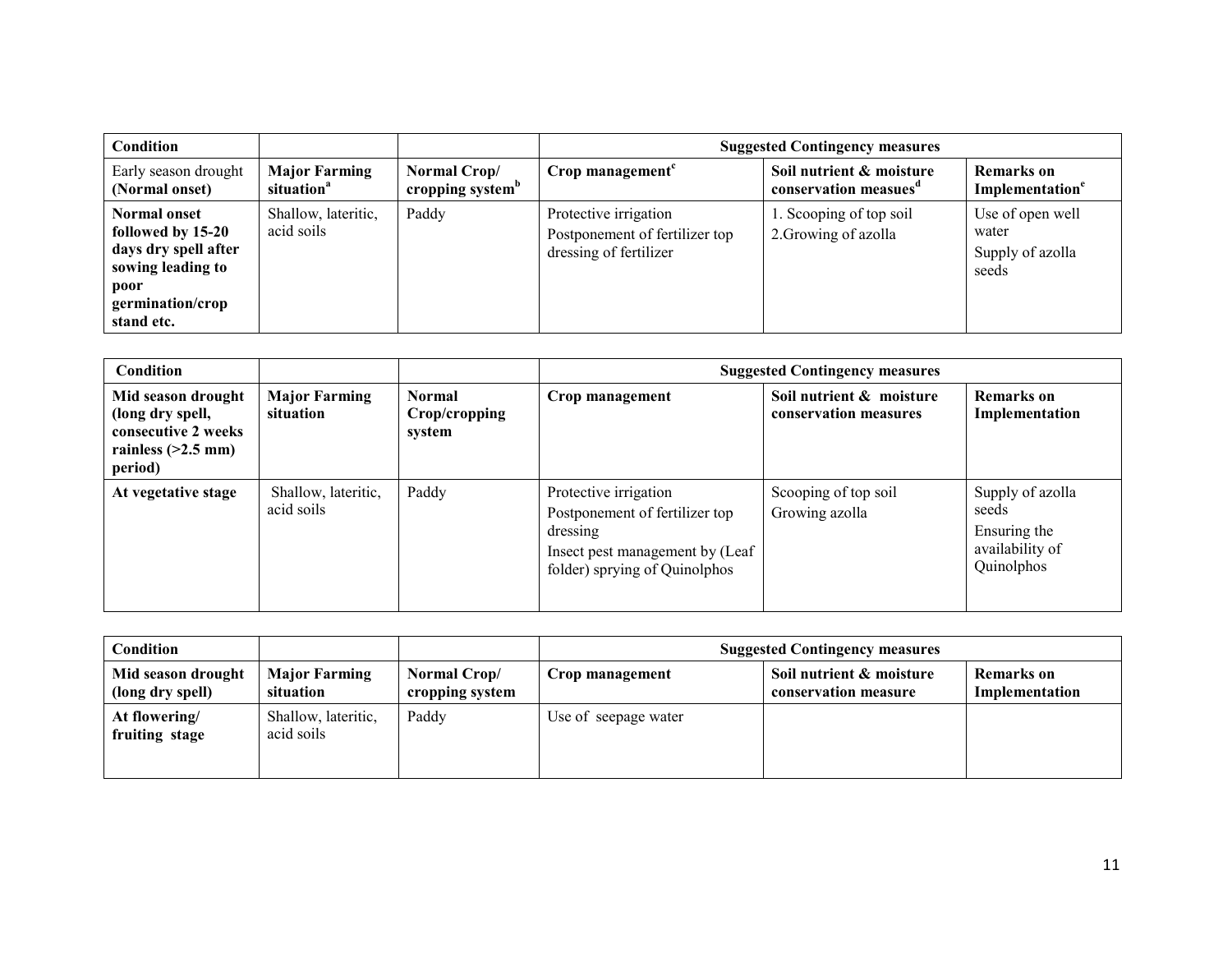| Condition                  |                                   |                                       | <b>Suggested Contingency measures</b>                  |                                                                                             |                              |
|----------------------------|-----------------------------------|---------------------------------------|--------------------------------------------------------|---------------------------------------------------------------------------------------------|------------------------------|
| <b>Terminal</b><br>drought | <b>Major Farming</b><br>situation | <b>Normal Crop/cropping</b><br>system | Crop management                                        | Rabi Crop planning                                                                          | Remarks on<br>Implementation |
|                            | Shallow, lateritic,<br>acid soils | Paddy                                 | Protective irrigation using<br>available seepage water | Black gram, cowpea,<br>$Vegetables - coccinia,$<br>ash gourd, brinjal,<br>cucumber, Chilli, |                              |

# 2.1.2 Irrigated situation – NA-

# 2.2 Unusual rains (untimely, unseasonal etc) (for both rainfed and irrigated situations)

| <b>Condition</b>                                                        | <b>Suggested contingency measure</b>                                            |                        |                     |                                                                                                      |  |
|-------------------------------------------------------------------------|---------------------------------------------------------------------------------|------------------------|---------------------|------------------------------------------------------------------------------------------------------|--|
| Continuous high rainfall in<br>a short span leading to<br>water logging | <b>Vegetative stage</b>                                                         | <b>Flowering stage</b> | Crop maturity stage | Post harvest                                                                                         |  |
| Paddy                                                                   | Proper drainage                                                                 | Proper drainage        | Proper drainage     | Transport to nearest warehouse,<br>proper drying and storage in<br>shade. Storage pest<br>management |  |
| Black gram                                                              | Green leaf hopper damage:<br>Application of Dimethoate $\omega$<br>$1.75$ ml/lt |                        |                     | Transport to nearest warehouse,<br>proper drying and storage in<br>shade. Storage pest<br>management |  |
| Ground nut                                                              | Tikka disease : Metalaxyl @ 2<br>gm/It                                          | $\sim$                 |                     | Proper drying in shade and give<br>turning                                                           |  |
| Horticulture                                                            |                                                                                 |                        |                     |                                                                                                      |  |
| <b>Brinjal</b>                                                          | Proper drainage                                                                 | Proper drainage        | Proper drainage     | Direct marketing                                                                                     |  |
| Ash gourd                                                               | Proper drainage                                                                 | Proper drainage        | Proper drainage     | Direct marketing                                                                                     |  |
| Coccinia                                                                | Proper drainage                                                                 | Proper drainage        | Proper drainage     | Direct marketing                                                                                     |  |
| Coconut                                                                 | Proper drainage                                                                 | Proper drainage        | Proper drainage     | Direct marketing                                                                                     |  |
| Areca nut                                                               | Proper drainage                                                                 | Proper drainage        | Proper drainage     | Shift to safer place and store it<br>in shade                                                        |  |
| Cashew                                                                  | Proper drainage                                                                 | Proper drainage        | Proper drainage     | Direct marketing                                                                                     |  |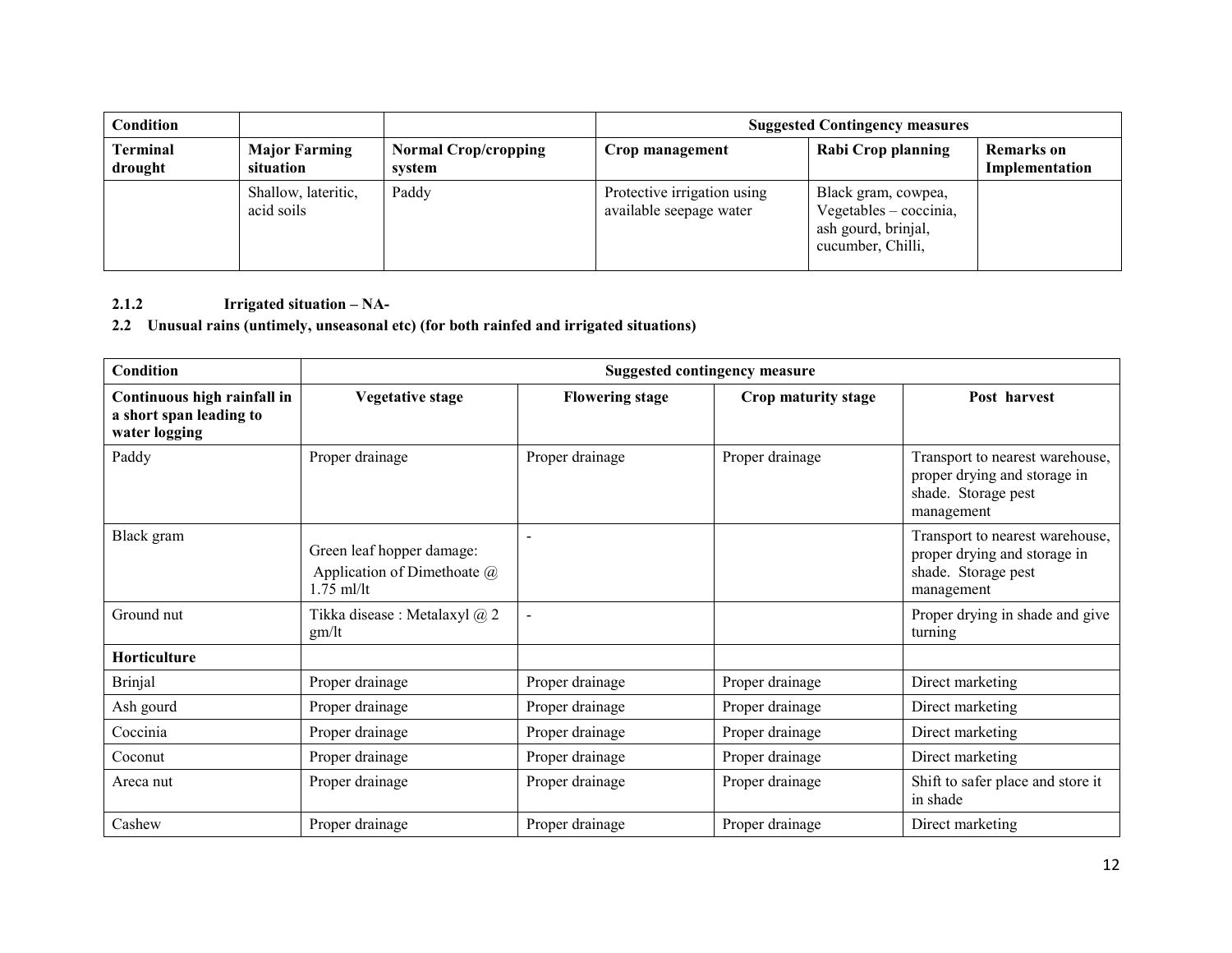| Pepper                                                                  | Proper drainage                                                                                                                                  | Proper drainage                                                         | Proper drainage                                                  | Shift to safer place and store it<br>in shade and turn frequently |
|-------------------------------------------------------------------------|--------------------------------------------------------------------------------------------------------------------------------------------------|-------------------------------------------------------------------------|------------------------------------------------------------------|-------------------------------------------------------------------|
| Banana                                                                  | Proper drainage                                                                                                                                  | Proper drainage                                                         | Proper drainage                                                  | Direct marketing                                                  |
| Pine apple                                                              | Proper drainage                                                                                                                                  | Proper drainage                                                         | Proper drainage                                                  | Direct marketing                                                  |
| Heavy rainfall with high<br>speed winds in a short<br>span <sup>2</sup> |                                                                                                                                                  |                                                                         |                                                                  |                                                                   |
| Horticulture                                                            |                                                                                                                                                  |                                                                         |                                                                  |                                                                   |
| Banana                                                                  | Planting wind breaks all<br>along the boarder,<br>provide stakes                                                                                 | Planting wind breaks all<br>along the boarder,<br>provide stakes        | Planting wind breaks all<br>along the boarder,<br>provide stakes | Direct marketing to consumers                                     |
| Area nut                                                                | Proper drainage                                                                                                                                  | Proper drainage                                                         | Proper drainage                                                  | Shift to safer place and store it<br>in shade                     |
| Outbreak of pests and<br>diseases due to unseasonal<br>rains            |                                                                                                                                                  |                                                                         |                                                                  |                                                                   |
| Paddy                                                                   | Leaf folder and Galmidge<br>Management : leaf folder<br>spraying of<br>Quinolphos 2 ml/lt and<br>Gall midge Application of<br>Carbofuron 8 kg/ac | Gall midge : Application of<br>Malathion dust $(a)$ 8 kg/ha             | Gall midge : Application of<br>Malathion dust $(a)$ 8 kg/ha      |                                                                   |
| Horticulture                                                            |                                                                                                                                                  |                                                                         |                                                                  |                                                                   |
| Arecanut                                                                |                                                                                                                                                  | Koleroga (Phytopthera)<br>disease : Spraying of 1 %<br>Bordeaux mixture |                                                                  |                                                                   |
| <b>Brinjal</b>                                                          | Shoot and fruit borer damage:<br>Spraying of Carbaryl $(a)$ 2 gm/lt                                                                              |                                                                         |                                                                  |                                                                   |

# 2.3 Floods:

Situation specific and crop specific contingencies to be adpted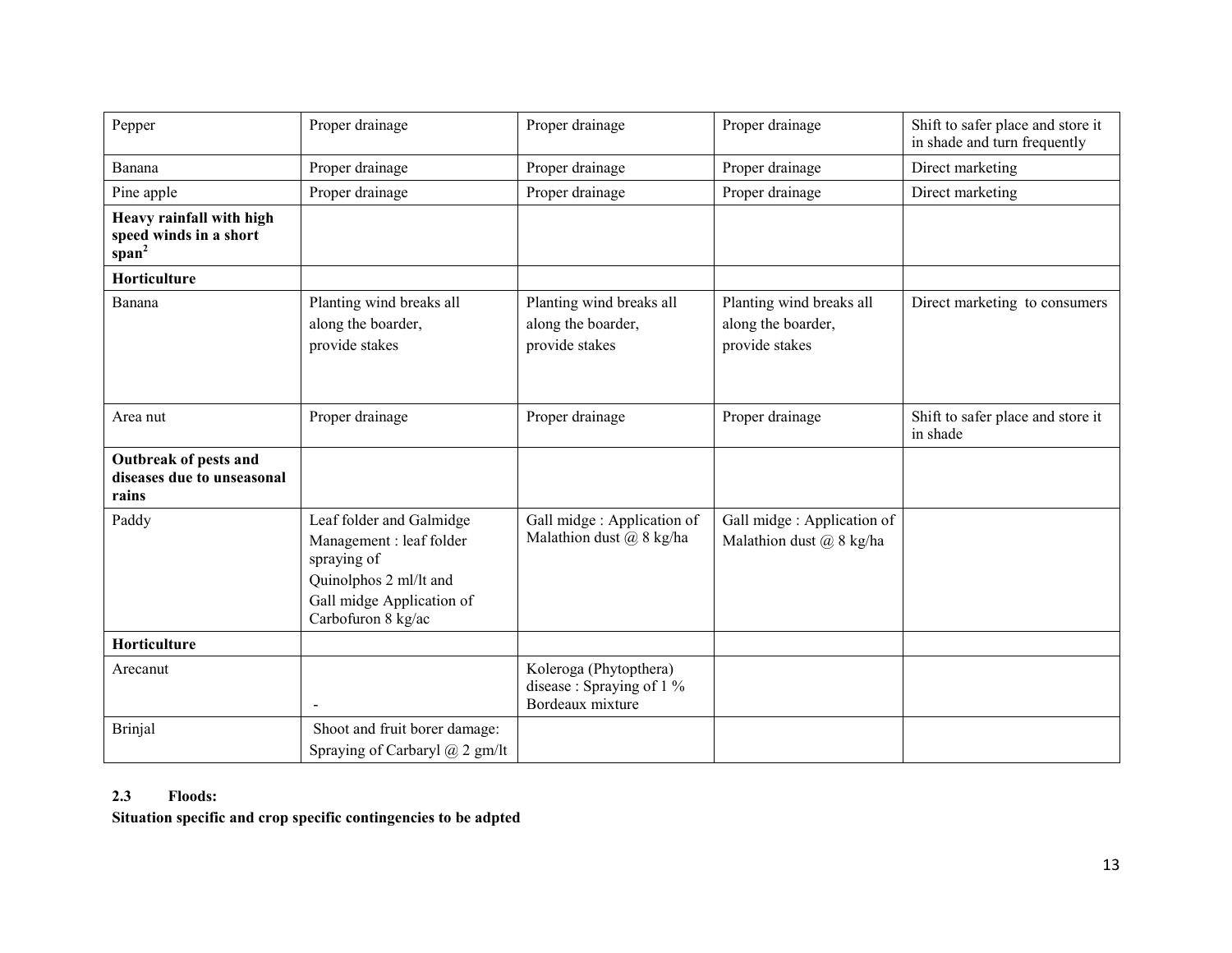# 2.4 Extreme events: Heat wave / Cold wave/Frost/ Hailstorm /Cyclone: NA

- 2.52.5 Contingent strategies for Livestock, Poultry & Fisheries<br>2.5.1 Livestock
- Livestock

|                                  | <b>Suggested contingency measures</b>                                                                                                                                                                                       |                                                                                                                                                                            |                                                                                                           |  |  |
|----------------------------------|-----------------------------------------------------------------------------------------------------------------------------------------------------------------------------------------------------------------------------|----------------------------------------------------------------------------------------------------------------------------------------------------------------------------|-----------------------------------------------------------------------------------------------------------|--|--|
|                                  | Before the event <sup>s</sup>                                                                                                                                                                                               | During the event                                                                                                                                                           | After the event                                                                                           |  |  |
| <b>Drought</b>                   |                                                                                                                                                                                                                             |                                                                                                                                                                            |                                                                                                           |  |  |
| Feed and fodder<br>availability  | • Stock and store sufficient dry fodder<br>• Should have tree fodder plants at your field or<br>at backyard.<br>• keep animals number depending upon the<br>fodder availability<br>• Plant drought resistant fodder species | • Judicious use of fodder,<br>• Feed tree species as fodder<br>• Enrich the dry fodder with<br>mineral matters and concentrates<br>• Allow the animals for open<br>grazing | • Planting the fast growing and<br>drought resistant fodder species.<br>• Go for tree fodder legume crops |  |  |
| Drinking water                   | • Ensure availability of good quality water<br>• Judicious use of water                                                                                                                                                     | • Judicious use of water<br>• Recycle the waste water<br>• Disinfect the water                                                                                             | • Make proper storage facility for<br>water.                                                              |  |  |
| Health and disease<br>management | • Keep the sanitary clean,<br>• Keep the animals clean<br>• Give regular antibiotics to the animals                                                                                                                         | • Keep the sanitary clean,<br>• Keep the animals clean<br>• Give regular antibiotics to the<br>animals                                                                     | • Keep the sanitary clean,<br>• Keep the animals clean<br>• Give regular antibiotics to the<br>animals    |  |  |
| <b>Floods</b>                    | $\sim$                                                                                                                                                                                                                      | $\blacksquare$                                                                                                                                                             |                                                                                                           |  |  |
| Feed and fodder<br>availability  | • Ensure safe drainage and passage of water<br>• Plant tree fodder species of legumes Store                                                                                                                                 | • Stall feeding of animals<br>• Give regular antibiotics to the<br>animals                                                                                                 | • Replanting of fast growing and flood<br>resistant fodder crops                                          |  |  |
| Drinking water                   | • Protect the drinking water with suitable<br>structures<br>• Keep ready the drainage channels clean<br>• Planting of grasses in water way channels                                                                         | • Use bore well water<br>• Use of boiled water                                                                                                                             | • De-silting of tanks/ wells, etc.,<br>• Treat the water bodies with<br>disinfectant chemicals            |  |  |
| Health and disease<br>management | • Regular de-worming vaccination and<br>• sanitation<br>• Construct sheds at high elevated places<br>$\bullet$                                                                                                              | • Use disinfected water for<br>drinking<br>• Regular Vaccination of animals                                                                                                | • Vaccination                                                                                             |  |  |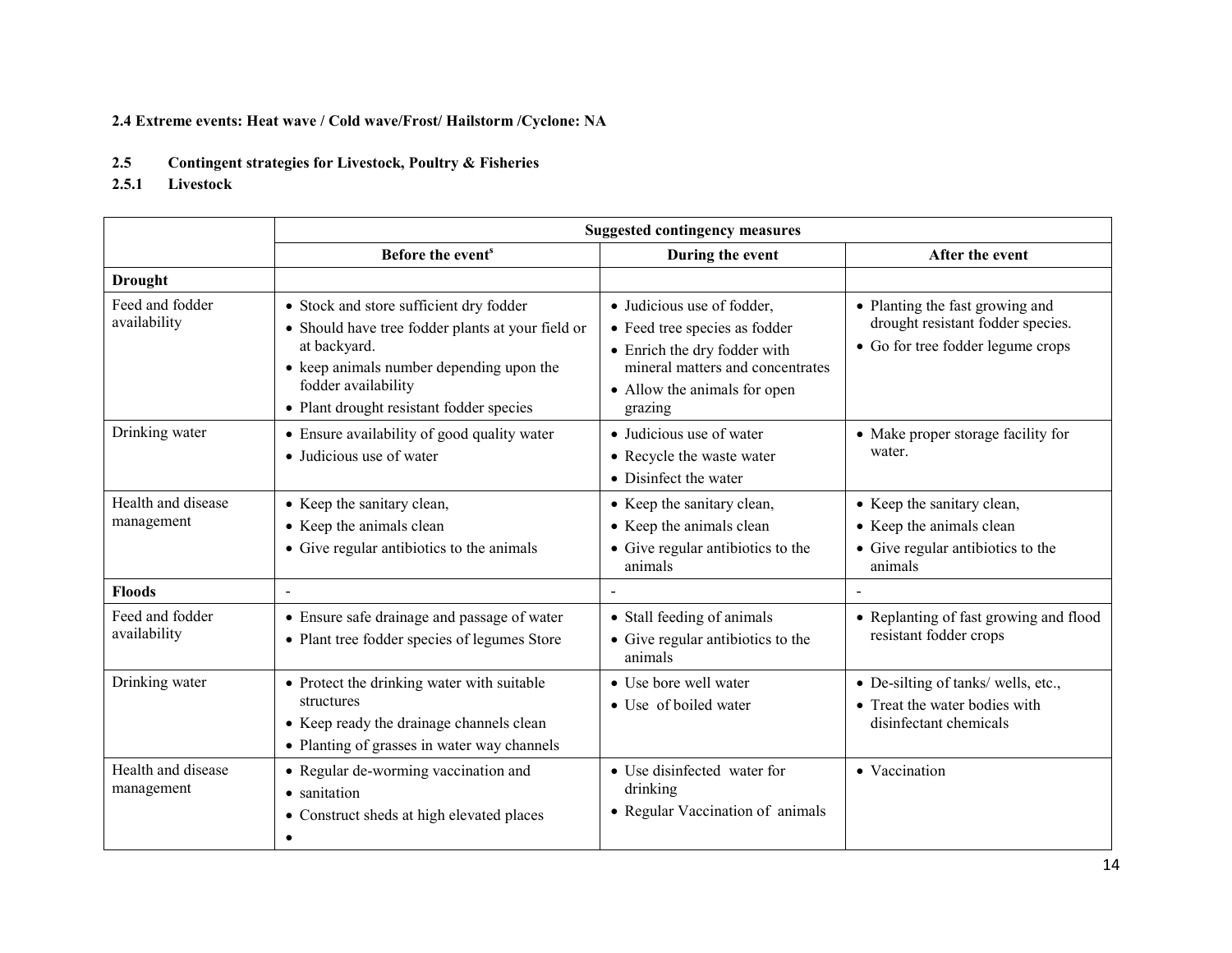|                                   | <b>Suggested contingency measures</b>                                                  |                                                                                                                                                                                  |                          |  |  |
|-----------------------------------|----------------------------------------------------------------------------------------|----------------------------------------------------------------------------------------------------------------------------------------------------------------------------------|--------------------------|--|--|
|                                   | Before the event <sup>s</sup>                                                          | During the event                                                                                                                                                                 | After the event          |  |  |
| <b>Drought</b>                    |                                                                                        |                                                                                                                                                                                  |                          |  |  |
| Cyclone                           |                                                                                        |                                                                                                                                                                                  |                          |  |  |
| Feed and fodder<br>availability   | • Store the fodder                                                                     | • Stall feeding of the animals                                                                                                                                                   |                          |  |  |
| Drinking water                    | • Storage of clean water for drinking purpose                                          | • Storage of clean water for<br>drinking purpose                                                                                                                                 |                          |  |  |
| Health and disease<br>management  | • Vaccination                                                                          | • Keep the animals in the safe<br>shelters                                                                                                                                       |                          |  |  |
| Heat wave and cold<br>wave        | $\blacksquare$                                                                         |                                                                                                                                                                                  |                          |  |  |
| Shelter/environment<br>management | • Cover the animal sheds with coconut fronds<br>• Storage of sufficient drinking water | • Cover the animal sheds with<br>coconut fronds<br>• Feed the frequent drinking water<br>• Mist spray of water<br>• Sufficient ventilation and coolers<br>• Provide proper space |                          |  |  |
| Health and disease<br>management  | • Regular Vaccination                                                                  | • Regular Vaccination                                                                                                                                                            | $\overline{\phantom{0}}$ |  |  |
|                                   |                                                                                        |                                                                                                                                                                                  |                          |  |  |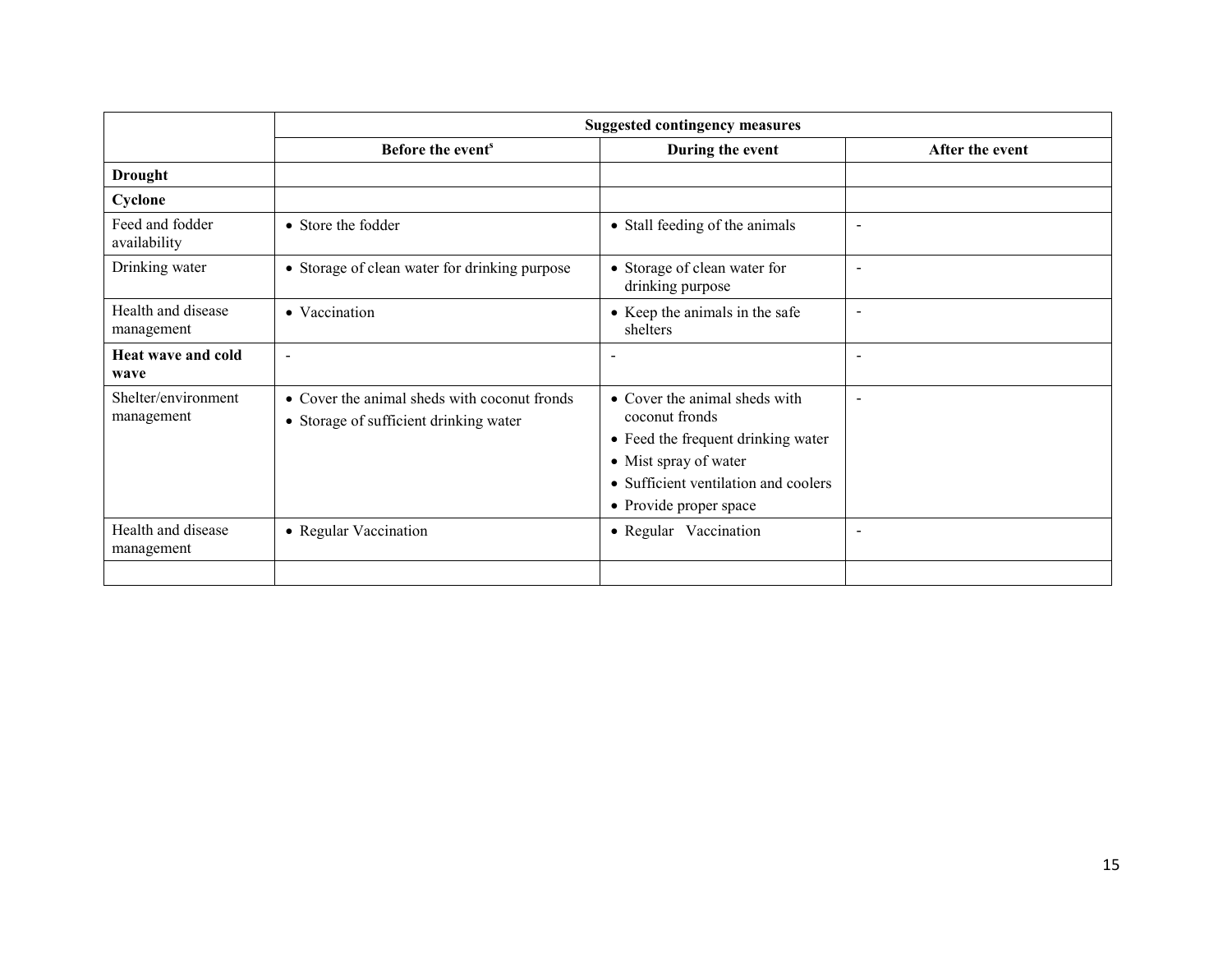# 2.5.2 Poultry

|                                   | <b>Suggested contingency measures</b>                                                                 | Convergence/linkages with                                                                                                                                   |                                   |                                                      |
|-----------------------------------|-------------------------------------------------------------------------------------------------------|-------------------------------------------------------------------------------------------------------------------------------------------------------------|-----------------------------------|------------------------------------------------------|
|                                   | Before the event <sup>a</sup>                                                                         | During the event                                                                                                                                            | After the event                   | ongoing programs, if any                             |
| <b>Drought</b>                    |                                                                                                       |                                                                                                                                                             |                                   |                                                      |
| Shortage of feed<br>ingredients   | Storage of sufficient feed<br>materials                                                               | Use of local alternative feeds                                                                                                                              | Use of local<br>alternative feeds | Dept. of Animal Husbandry-<br>for Schemes facilities |
| Drinking water                    | Storage of sufficient water                                                                           | Judicious use of water                                                                                                                                      |                                   |                                                      |
| Health and disease<br>management  | <b>Regular Vaccination</b>                                                                            | Vaccination<br>Provide proper ventilation<br>Provide coolers                                                                                                | Regular<br>Vaccination            |                                                      |
| <b>Floods</b>                     |                                                                                                       |                                                                                                                                                             |                                   |                                                      |
| Shortage of feed<br>ingredients   | Storage of locally available feed<br>materials at elevated places                                     | Use of local alternative feeds                                                                                                                              |                                   | Dept. of Animal Husbandry-<br>for Schemes facilities |
| Drinking water                    | Storage of water                                                                                      | Feed clean water                                                                                                                                            |                                   |                                                      |
| Health and disease<br>management  | Construct the shelters at elevated<br>place                                                           | Vaccination<br>Provide adequate heat<br>Sanitation                                                                                                          |                                   | $\overline{a}$                                       |
| Cyclone                           |                                                                                                       |                                                                                                                                                             |                                   |                                                      |
| Shortage of feed<br>ingredients   | Storage of locally available feed<br>materials at elevated places                                     | Use of local alternative feeds                                                                                                                              |                                   | Dept. of Animal Husbandry-<br>for Schemes facilities |
| Drinking water                    | Storage of water                                                                                      | Feed clean water                                                                                                                                            | $\overline{a}$                    |                                                      |
| Health and disease<br>management  | Take protective measures for the<br>shelters<br>Provide adequate drainage in and<br>around the sheter | Vaccination<br>Provide adequate heat<br>Sanitation                                                                                                          |                                   |                                                      |
| Heat wave & cold wave             |                                                                                                       |                                                                                                                                                             |                                   | $\blacksquare$                                       |
| Shelter/environment<br>management | Cover the poultry sheds with<br>coconut fronds<br>Storage of sufficient drinking<br>water             | Cover the poultry sheds with<br>coconut fronds<br>Feed the frequent drinking water<br>Sufficient ventilation and<br>coolers/heaters<br>Provide proper space | $\overline{a}$                    |                                                      |
| Health & disease<br>management    | Vaccination                                                                                           | Vaccination                                                                                                                                                 | $\blacksquare$                    | $\blacksquare$                                       |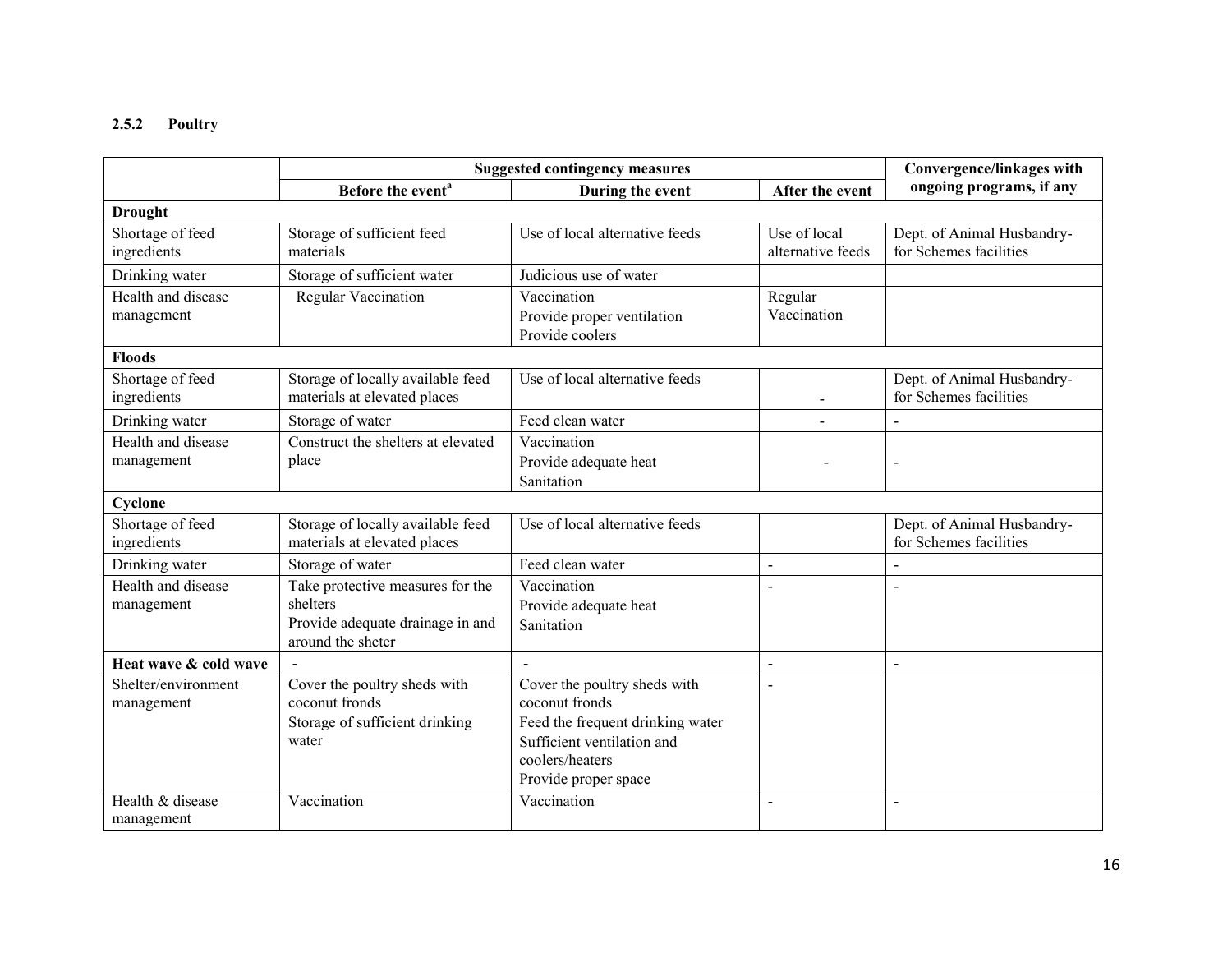# 2.5.3 Fisheries/ Aquaculture

|                                      | <b>Suggested contingency measures</b>                                                   |                                                      |                                                 |
|--------------------------------------|-----------------------------------------------------------------------------------------|------------------------------------------------------|-------------------------------------------------|
|                                      | Before the event*                                                                       | During the event                                     | After the event                                 |
| 1) Drought                           |                                                                                         |                                                      |                                                 |
| A. Capture                           |                                                                                         |                                                      |                                                 |
| Marine                               | <b>NA</b>                                                                               | <b>NA</b>                                            | <b>NA</b>                                       |
| Inland                               |                                                                                         |                                                      |                                                 |
| (i) Shallow water depth due to       | Observe water level. Advice fishermen to<br>harvest as much as possible fish live stock | Harvest the complete fish live<br>stock              | Report the loss to Revenue &<br>Fisheries Dept. |
| insufficient rain/inflow             |                                                                                         |                                                      |                                                 |
| (ii) Changes in water quality        | Observe water quality like dis-solved Oxygen<br>$\&$ pH                                 | Report the matter to Revenue $\&$<br>Fisheries Dept. |                                                 |
| (iii) Any other                      | To explore the possibility of shifting the live<br>stock to other water resources       |                                                      |                                                 |
| <b>B.</b> Aquaculture                |                                                                                         |                                                      |                                                 |
| (i) Shallow water in ponds due to    | Observe water level. Advice for fishermen to                                            | Addition of water, lime for                          |                                                 |
| insufficient rain/inflow             | harvest maxi-mum fish live stock.                                                       | tackling salt load                                   |                                                 |
| (ii) Impact of salt load build up in |                                                                                         | Report the matter to Revenue $\&$                    | Report the loss to Revenue $\&$                 |
| ponds/change in water quality        |                                                                                         | Fisheries Dept.                                      | Fisheries Dept.                                 |
| (iii) Any other                      |                                                                                         |                                                      |                                                 |
| 2) Floods                            |                                                                                         |                                                      |                                                 |
| A. Capture                           |                                                                                         |                                                      |                                                 |
| Marine                               | 1) Helpt the district administration in providing<br>Savi monsoon and boat              |                                                      |                                                 |
|                                      | 2) Prior wawrning is given for fishrmen as per<br>advice of Meteorological Dept.        |                                                      |                                                 |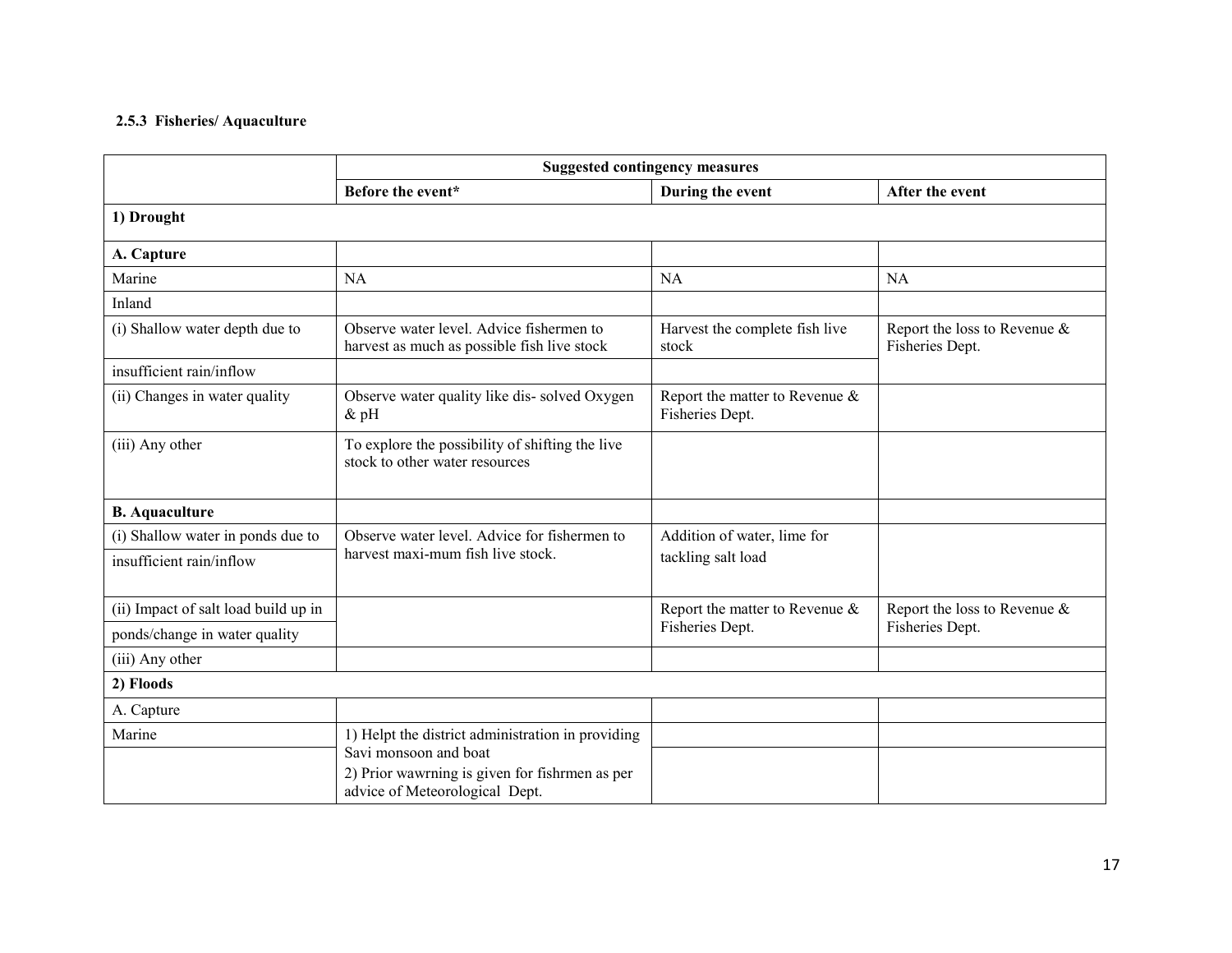| Inland                               |                                                                                                    |                                                   |                                                    |
|--------------------------------------|----------------------------------------------------------------------------------------------------|---------------------------------------------------|----------------------------------------------------|
| (i) Average compension paid due to   | Revenue authorities pay the<br>compension to boats / nets /<br>houses / fish live stock<br>damaged | Addition of water, lime for<br>tackling salt load |                                                    |
| loss of human life                   |                                                                                                    |                                                   |                                                    |
| (ii) No.of boats/nets/damaged        |                                                                                                    |                                                   | Report the loss to Revenue $\&$<br>Fisheries Dept. |
| (iii) No.of houses damaged           |                                                                                                    | Report the matter to Revenue<br>& Fisheries Dept. |                                                    |
| (iv) Loss of stock                   |                                                                                                    |                                                   |                                                    |
| (v) Changes in water quality         |                                                                                                    |                                                   |                                                    |
| (vi) Health and diseases             | Should be reported to Revenue<br>Dept. authorities.                                                |                                                   |                                                    |
| <b>B.</b> Aquaculture                |                                                                                                    |                                                   |                                                    |
| (i) Inundation with flood water      | Monitor the floods and harvest                                                                     |                                                   |                                                    |
| (ii) Water continuation and changes  | maximum fish live stock before<br>floods. Report the loss to<br>Revenue and Fisheries Dept.        |                                                   |                                                    |
| in water quality                     |                                                                                                    |                                                   |                                                    |
| (iii) Health and Diseases            | authorities.                                                                                       |                                                   |                                                    |
| (iv) Loss of stock and inputs (feed, |                                                                                                    |                                                   |                                                    |
| chemicals etc.)                      |                                                                                                    |                                                   |                                                    |
| (v) Infrastructure damage (pumps,    |                                                                                                    |                                                   |                                                    |
| aerators, huts etc.)                 |                                                                                                    |                                                   |                                                    |
| (vi) Any other                       |                                                                                                    |                                                   |                                                    |
| 3. Cyclone / Tsunami                 |                                                                                                    |                                                   |                                                    |
| A. Capture                           |                                                                                                    |                                                   |                                                    |
| Marine                               |                                                                                                    |                                                   |                                                    |
|                                      |                                                                                                    |                                                   |                                                    |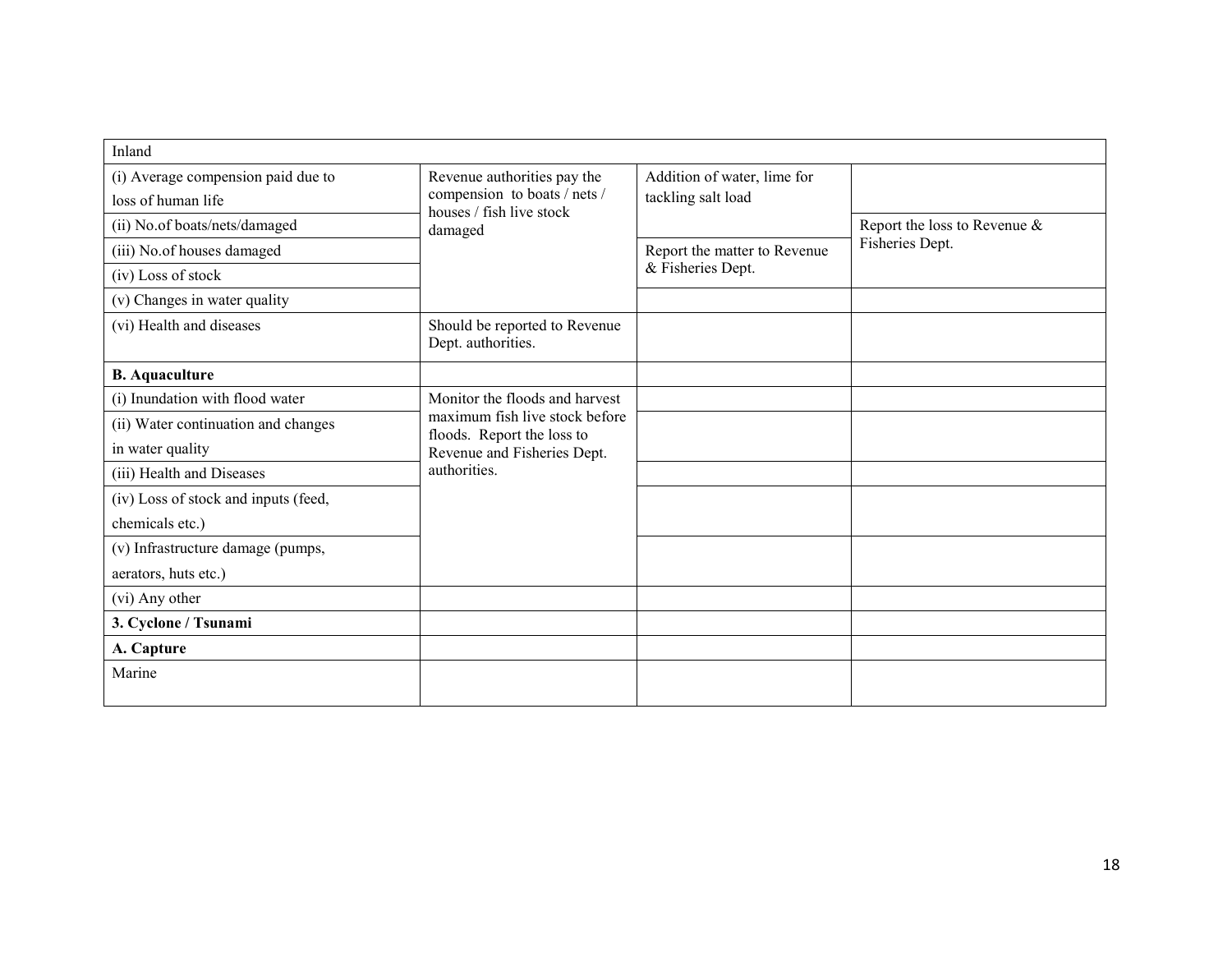| (i) Average compensation paid due to | Help the district administration                               |  |
|--------------------------------------|----------------------------------------------------------------|--|
| loss of fishermen life               | in providing the necessary help<br>concerned with Revenue Dept |  |
| (ii) Avg no. of boats/nets/damaged   | authorities.                                                   |  |
| (iii) Avg no. of boats damaged       |                                                                |  |
|                                      |                                                                |  |